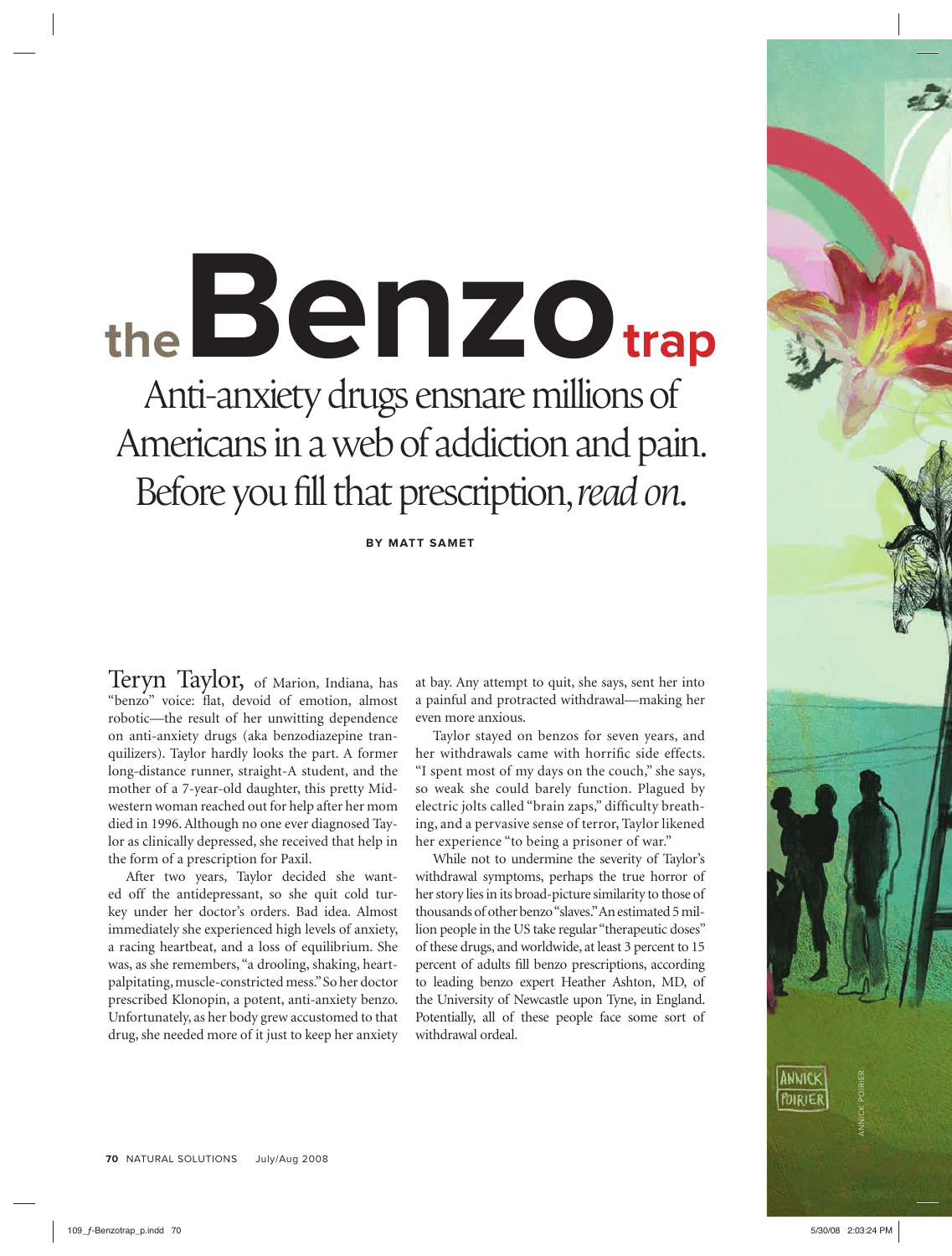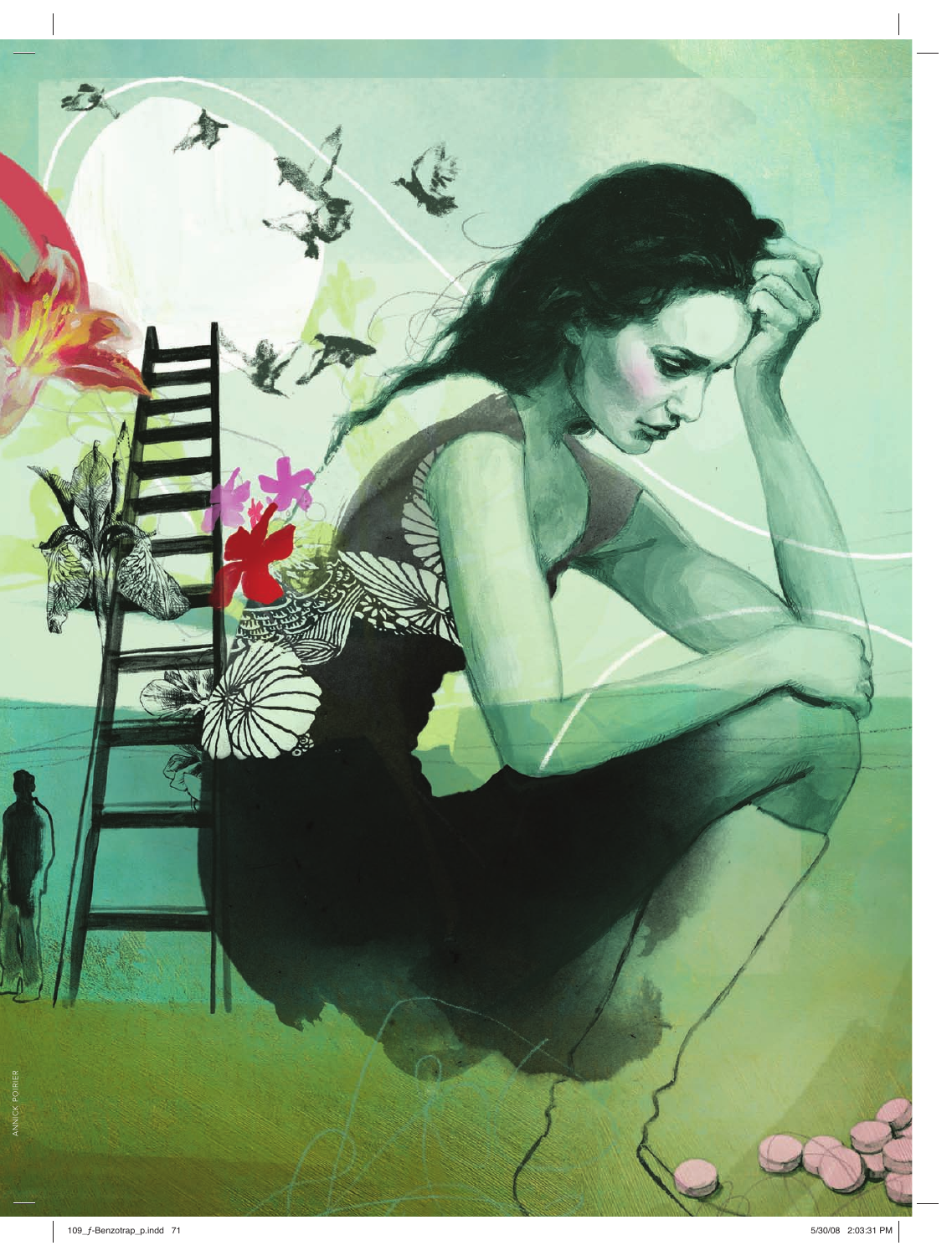## **The too-easy solution**

So how did these drugs become so pervasive? At first, they seem to offer a cure-all for any type of anxiety. But masking feelings isn't always the smart thing to do. Fear and anxiety, for example, actually perform a valuable function: They keep us out of harm's way. In the face of a real or perceived threat, fear triggers the "fight-or-flight" adrenal responsea normal physiological mechanism designed to keep us alive and safe.

Sometimes, however, imagined threats trigger the fear response over and over again, leading to anxiety disorders. The *Diagnostic and Statistical Manual of Mental Disorders IV* lists 12 types of anxiety under such categories as phobias, generalized anxiety, panic disorders, and obsessive-compulsive disorder.

All of these conditions can cause extreme psychic and physical discomfort. Those in the midst of a panic attack, perhaps the most acute manifestation of anxiety, experience a slamming heart, intense sweats, and hyperventilation—even the fear of imminent death as the sympathetic (arousing) nervous system overwhelms the parasympathetic (calming) response and floods the body with adrenaline and related noradrenaline hormones.

For this type of acute psychological distress, short-term use of benzos—no more than two weeks—can sometimes help, says Ashton. The problem? Many psychiatrists and general practitioners prescribe benzos (most commonly Ativan, Klonopin, and Xanax) as a first-line treatment for everything from muscle pain and insomnia to grief and anxiety—in other words, for the vicissitudes of life.

An in-depth report by Health Canada (the country's department of health) titled "The Effects of Tranquilization: Benzodiazepine Use in Canada" summarized the situation best: "A major factor responsible for the acceptance of these drugs has been the pervasive mythology that there are instant solutions to problems of living and that the most effective and rapid solutions are chemical in nature. Society has come to expect quick responses to any problem, whether it be the common cold, anxiety, or grief." By accepting this philosophy, continues the report, "many people have come to view benzodiazepines as essentially a social and recreational drug, not unlike alcohol."

And yet, an established and growing body of research links long-term use of these drugs with such serious neurological and psychological risks as brain atrophy, emotional anesthesia (a numbing of the emotions), memory impairment, and suicidal tendencies.

#### **Let me give you something**

Alas, the overprescribing of psychiatric drugs is nothing new. In 1960, Librium, the first benzo, hit the market with the slogan: "Whatever the diagnosis—Librium." This pushed the idea that common, physiological complaints—asthmas, ulcers, hypertension—were mere manifestations of anxiety. Soon the proto-benzo Valium, later satirized by the Rolling Stones as "mother's little helper," burst on the scene as a safe, nonaddictive solution to stress and an antidote to a woman's inability to cope.

![](_page_2_Picture_10.jpeg)

## **Survival Tips**

When tapering off benzos, the following tips will help see you through the withdrawal:

Pace yourself. Do not push too hard-physically, socially, or emotionally—even when you feel good. Overextending can lead to heightened withdrawal and demoralizing setbacks, says benzo survivor Alison Kellagher. Your system, she says, wants you to "sit down and heal."

**Avoid caffeine and sugar.** Patients in benzo withdrawal, says neurologist David Perlmutter, MD, can become hypersensitive to the stimulating effects of sugars. Instead, he recommends whole, organic foods and an intake of "adequate dietary protein" several times daily, as well as complex carbohydrates (like whole grains), to smooth out blood-sugar levels.

## **Learn acceptance, patience, and**

**wisdom.** Many have chased dead ends with doctor's visits and needless therapy, only to recover fully from their anxiety issues once the withdrawal ended. In withdrawal, "we have to learn to use our minds to calm ourselves—not just our bodies," says Kellagher. "Looking to the wisdom traditions—yoga, meditation, prayer—is probably the best place to go."

 $\text{Walk.}$  According to Perlmutter, exercise—even mild exercise releases the brain-calming chemical serotonin. So while jumping on a treadmill or stationary bike may seem overwhelming, a short walk is doable even on the worst days. You should walk with "conscious awareness that it's not just to get from one place to another, but is a meaningful activity serving an integral role in your recovery," advises Perlmutter.

**Distract yourself.** Any pleasant diversion, such as a crossword puzzle, phone conversation, or nonviolent movie, will fill time and declaw certain withdrawal symptoms. "I took a job in a bakery five months after stopping benzos," says Kellagher. "The structured time was really, really helpful."

**Breathe.** Diaphragmatic breathing—drawing breath in through the nose and out through the mouth, with a two-second pause after exhalation—calms the nervous system. For breathing exercises that ease anxiety, go to naturalsolutionsmag.com and search for pranayama.

**Yoga.** Very light yoga, in a therapeutic yoga class, with a partner, or using a DVD, will help you feel at peace. Kellagher does yoga with her clients, running through a routine based on grounding movements and those that bring a sense of safety and security. "It helps people to do the yoga with someone else, too, to feel connected," she says.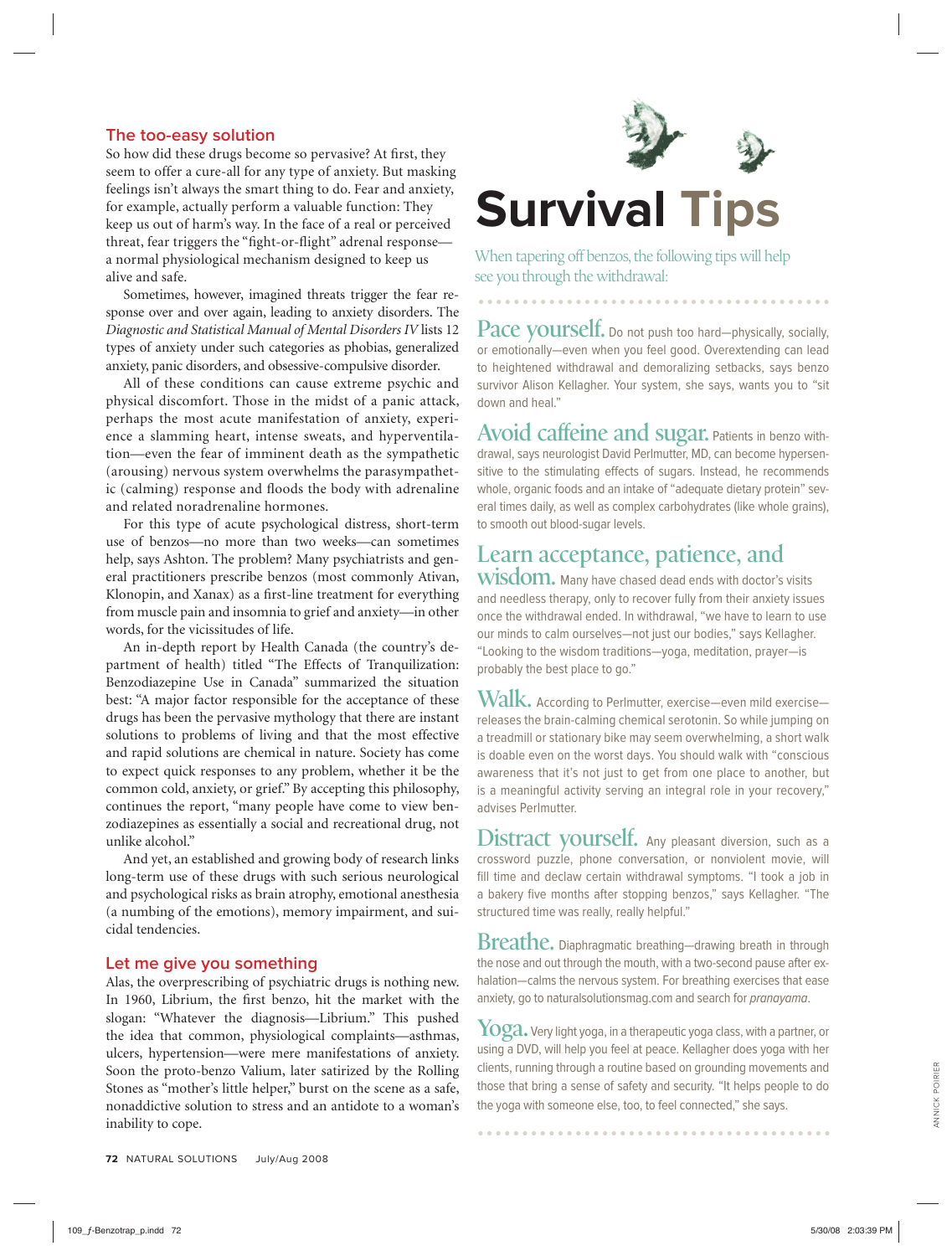![](_page_3_Picture_0.jpeg)

By the 1970s, Valium became the most heavily prescribed drug in America, according to psychiatrist Peter Breggin in his seminal book *Toxic Psychiatry* (St. Martin's Griffin, 1994). In fact, in the drug's 1978 heyday, Americans popped more than 2 billion tabs of Valium. Xanax, stronger yet, replaced Valium in 1986, even though the problems with long-term benzo use (including addiction) had, by that point, been well-documented.

Commonly prescribed benzos today include the aforementioned Ativan, Klonopin, and Xanax, as well as the sleeping pill Restoril. The "non-narcotic" sleeping medicines Ambien, Lunesta, and Sonata, while not technically benzos, act similarly on the brain and can cause the same problems.

Benzos have been overprescribed "partly because they were safer than barbiturates [earlier-generation tranquilizers]," says Ashton, "and partly because of very strong drug company pressure, ignorance, and the gullibility of doctors trying to be kind to their patients."

Doctors, says Ashton, tend to ignore the literature, which warned about the problem at least since the Valium overprescription debacle of the 1970s and 1980s, and they routinely ignore prescribing guidelines (including those of the FDA) that cap daily usage at two weeks.

### **How they work**

Benzos don't get you high or give you a rush. They relax and calm you. They do this by enhancing the action of a neurotransmitter called gamma-aminobutyric acid (GABA), a "built-in calmer or an internal benzo if you like," says Ashton. Your brain

## In 1960, Librium, the first benzo, hit the market with the slogan: "Whatever the diagnosis—Librium."

cells have receptor sites for GABA, and benzos increase those receptors' affinity for the calming neurotransmitter.

But when all your GABA is "enhanced" by benzos, "the brain thinks, *I don't need all this GABA around*, so the receptors for it go away—they internalize, or invert, into the inside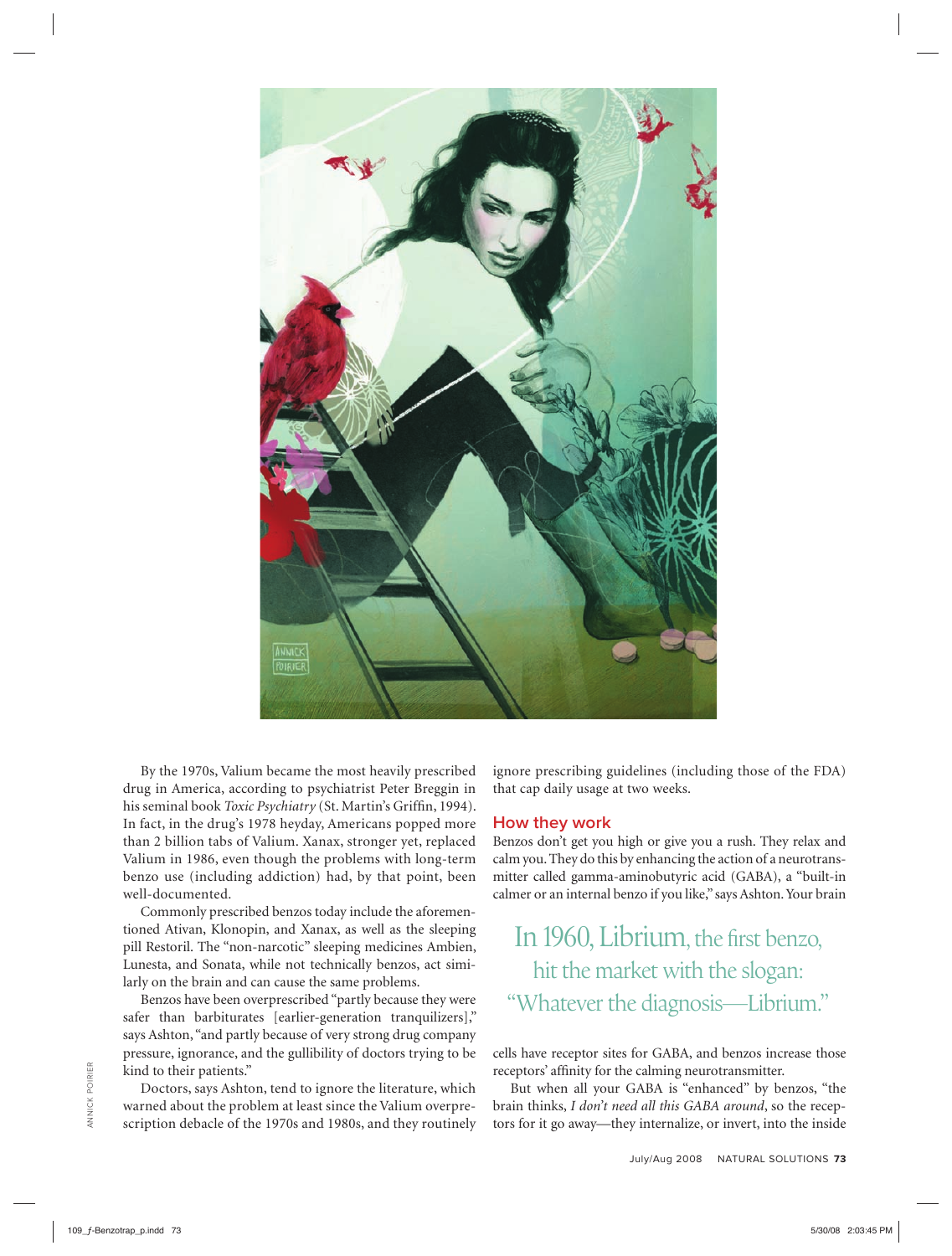## **The Needle Solution**

According to Boulder, Colorado–based oriental medicine practitioner David Scrimgeour, LAc, acupuncture works as an integral part of a withdrawal plan by:

. . . . . . . . . . . . . . . .

• Stimulating the release of feel-good neurotransmitters such as endorphins, inducing an overall calming and balancing effect on the body's central nervous system.

. . . . . . . . . . . . . . . . . .

• Decreasing anxiety during the withdrawal phase by prompting the release of chemicals in the body that occupy the receptor sites once targeted by the

benzo. It also lowers ACTH (adrenocorticotropic hormone) levels—like excess adrenalin or elevated cortisol—further balancing the nervous system.

• Activating ear points, which (as scientists discovered in the 1970s) have a very strong sedating and regulating effect on both the sympathetic and autonomic nervous systems.

of the nerve," says Ashton. As you lose GABA receptors, you begin to feel anxious again, even though you're still on the benzo drug. Clinicians call this "tolerance withdrawal." Now, says Ashton, you have to increase the benzo dosage to get the same calming effect—a vicious cycle that seems to explain the millions of Americans taking regular doses of these drugs.

Other problems also beset those who take benzos daily. The Health Canada report found that long-term use impairs learning ability, motor skills, and sex drive as well as the ability to empathize with others and to cope with stressful situations. "We regularly see individuals with such issues as confusion, generalized fatigue, sleep disorders, slurred speech, and even motor problems like uncoordination and unsteady gait," says David Perlmutter, MD, a neurologist at the Perlmutter Health Center in Naples, Florida, and author of *The Better Brain Book*  (Riverhead, 2004).

#### **The withdrawal syndrome**

The situation worsens when people want to stop taking antianxiety meds. Most doctors give their patients the impression that the drugs are nonaddictive and perfectly safe, says Ashton, misinformation that trickles down from the pharmaceutical companies. In reality, during benzo withdrawal, "you go into hyperdrive and acute anxiety," she says, because your body has become dependent on the tranquilizers. You might also face profound insomnia, panic attacks, muscle tremors, muscle stiffness, sweating, palpitations, gastrointestinal distress, hallucinations, and nightmares.

The hospitals, detox centers, and doctors who follow a typical addiction-treatment protocol frequently insist that patients, like Taylor, wean themselves from benzos, even at high doses, in a matter of weeks or even days. But when stopped abruptly—and in an unlucky few, even when tapered slowly—benzos can foster a withdrawal syndrome much more severe than almost any other drug. Such rapid cessation can

**74** NATURAL SOLUTIONS July/Aug 2008

lead to complications like protracted (18-plus-month) withdrawal periods, and even psychosis, seizures, and death. "In this respect, getting people off benzos may be just as challenging as cocaine and other 'street drugs," says Perlmutter.

. . . . . . . . . . . . . . . . . . .

And to make matters worse, he continues, these drugs enjoy legal sanction, so there's often "less compassion offered to individuals addicted to benzos, compared to those addicted to more glamorous drugs."

## **Escape the trap**

The best way to avoid the dangers of anti-anxiety drugs, of course, is not to take them in the first place—or to take them only in acute, emergency situations and even then for no longer than two weeks. In times of stress, anxiety, or panic, look to exercise, diet, mind-body practices, and other techniques to bolster your body's ability to calm itself.

If you're already dependent on benzos, keep in mind you must wean yourself from them slowly. "The inverted GABA receptors—big protein molecular structures that take a lot of brain and body energy to resynthesize—have to come back again," says Ashton. "This takes time and a lot of metabolic energy, but it does happen." Depending on your starting dose and how you taper, the GABA receptors can sometimes take years to fully regrow, so that the neurotransmitter can do its job and relax you.

Anyone looking for guidance in slowly tapering off antianxiety drugs should turn to the Ashton manual (*Benzodiazepines: How They Work and How to Withdraw*; benzo.org.uk/ manual.) The so-called "Ashton Method" draws from Ashton's research and years of experience running an outpatient benzo withdrawal clinic, during which time she saw hundreds of people safely wean themselves from the meds.

First off, Ashton encourages patients to switch to Valium, which has the longest half-life of any benzo. (The half-life is the time it takes for half a given dose to leave your body,